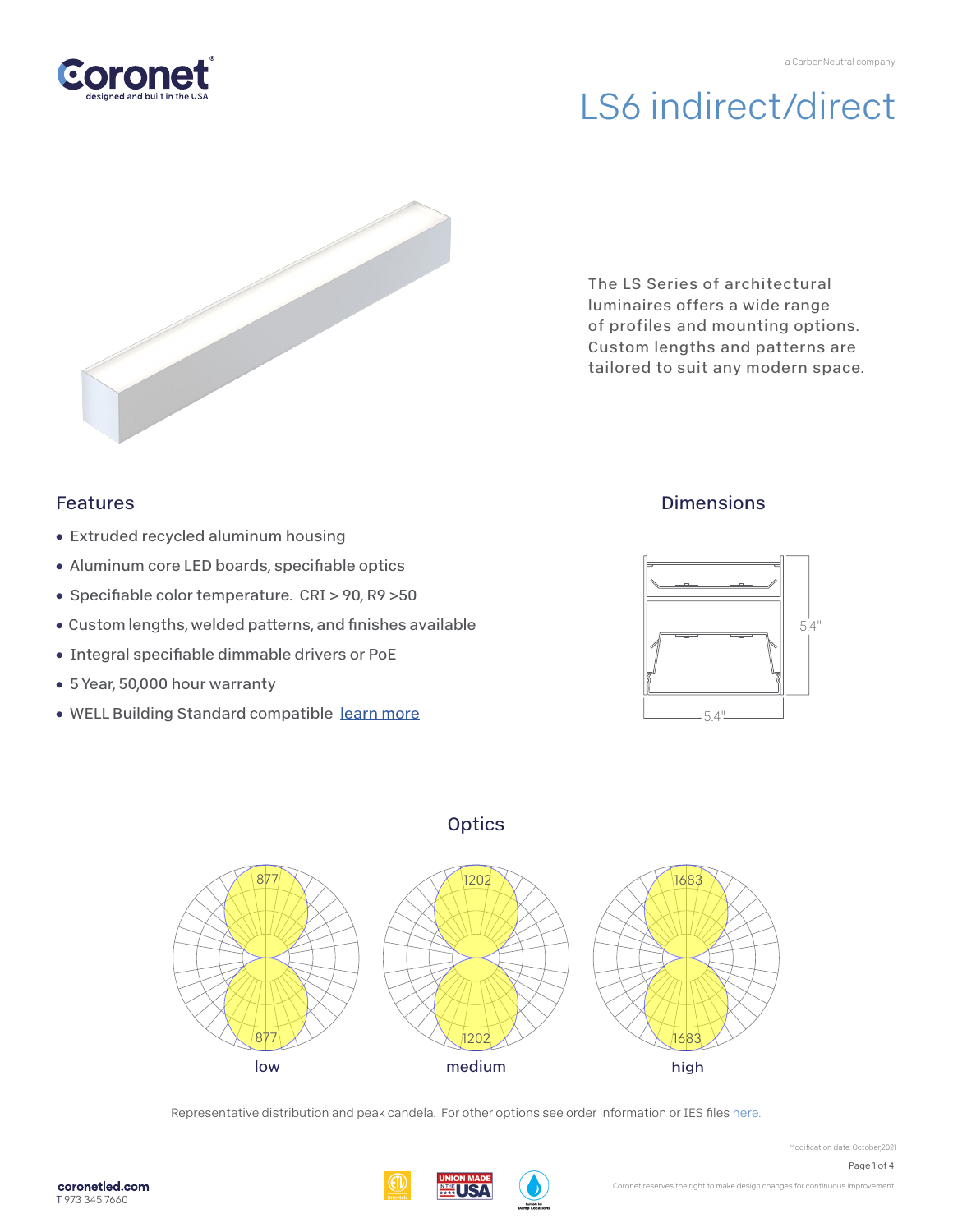

## LS6 indirect/direct

#### Ordering Information



LS6 UPDN - 8 - 35 - MED - MED - UNV - DB - W - AC - SD - SD - CCS - DAYCKT - NA Example:

| <b>Fixture ID</b><br>$\mathbf{1}$                                                         | Length<br>$\overline{2}$                                                                                                                                                                                                                                                                                                                                                                                                                                                                                           | 3<br><b>Color Temperature</b>                                                                                                                                                                                                           | Output<br>4 <sub>b</sub><br>4a -                                                                                                              |  |
|-------------------------------------------------------------------------------------------|--------------------------------------------------------------------------------------------------------------------------------------------------------------------------------------------------------------------------------------------------------------------------------------------------------------------------------------------------------------------------------------------------------------------------------------------------------------------------------------------------------------------|-----------------------------------------------------------------------------------------------------------------------------------------------------------------------------------------------------------------------------------------|-----------------------------------------------------------------------------------------------------------------------------------------------|--|
| <b>LS6 UPDN</b>                                                                           | $\overline{2}$<br>2 ft<br>$\overline{4}$<br>4 ft<br>8 ft<br>8<br>$X'$ - $X''$<br>Specify Length<br>Pattern (Consult Factory)<br><b>PAT</b>                                                                                                                                                                                                                                                                                                                                                                         | 27<br>2700K/90 CRI<br>30<br>3000K/90 CRI<br>35<br>3500K/90 CRI<br>40<br>4000K/90 CRT<br>50<br>5000K/90 CRI                                                                                                                              | 4a - Indirect<br>LOW<br>Low output<br><b>MED</b><br>Medium output<br><b>HIGH</b><br>High output<br><b>CUST</b><br>Custom output <sup>1</sup>  |  |
|                                                                                           |                                                                                                                                                                                                                                                                                                                                                                                                                                                                                                                    | <b>WD</b><br>Warm Dim 2200K-3000K<br>TW <sub>2</sub><br>Tunable white 2700K-6500K<br><b>RGBW30</b> <sup>3</sup> RGB +white. 3000k<br>RGBW35 <sup>3</sup> RGB +white, 3500k<br>RGBW40 <sup>3</sup> RGB +white, 4000k                     | 4b - Direct<br>LOW<br>Low output<br><b>MED</b><br>Medium output<br><b>HIGH</b><br>High output<br><b>CUST</b><br>Custom output <sup>1</sup>    |  |
|                                                                                           | 'Precision lengths may be specified to the nearest 1/8".                                                                                                                                                                                                                                                                                                                                                                                                                                                           | Must use WD10 driver.<br><sup>2</sup> Must use TW10 or PSQdriver.<br>Must use remote DMX driver.                                                                                                                                        | 'consult factory                                                                                                                              |  |
| 5<br><b>Voltage</b>                                                                       | <b>Driver</b><br>6                                                                                                                                                                                                                                                                                                                                                                                                                                                                                                 | $\overline{7}$<br><b>Finish</b>                                                                                                                                                                                                         | 8<br><b>Mounting</b>                                                                                                                          |  |
| Universal (120/277V)<br><b>UNV</b><br>347V<br>347V                                        | <b>DB</b><br>Standard 0-10V1%<br><b>DB.1%</b><br>$0-10V$ $01%$<br><b>ELV</b><br>2-wire 1% (120V only)<br>TRI<br>Forward phase (120V only)<br>Lutron Digital EcoSystem<br>LDE1<br><b>DALI</b><br><b>DALI-2 Driver</b><br>Power over ethernet.<br>PoE<br><b>TW10</b><br>Dual channel, 0-10V for<br>tunable white<br>0-10V Warm Dim<br><b>WD10</b><br>Lutron T-Series 2-channel 1%<br><b>PSO</b><br>for tunable white<br>DMX <sup>1</sup><br>DMX512<br>'Set to default address 001. RDM capable. Contact us for other | W<br>White<br><b>BLK</b><br>Black<br>CC <sup>1</sup><br>Custom Color<br>CWF <sup>1</sup><br>Custom Wood Finish<br>'Custom Color. See finish options here.<br>White SJ cord and canopy provided; for other requests, see                 | Aircraft Cable (50")<br>AC<br><b>SM</b><br>Surface Mount<br>Wall Mount<br><b>WM</b><br>PS-X<br>Pendant Stem<br>(12'', 18'', 24'', 36'', 48'') |  |
| Must use DB Driver                                                                        | addressing needs.                                                                                                                                                                                                                                                                                                                                                                                                                                                                                                  | section 12 to specify                                                                                                                                                                                                                   | White stems and canopy provided. Must specify other requests.                                                                                 |  |
| 9 <b>b</b><br><b>Optics</b><br>9a -                                                       | 10<br><b>Sensors/Controls</b>                                                                                                                                                                                                                                                                                                                                                                                                                                                                                      | 11<br>Circuit                                                                                                                                                                                                                           | 12<br><b>Options</b>                                                                                                                          |  |
| 9a - Indirect<br>SD<br>Standard Diffuser<br>9b - Direct<br><b>Standard Diffuser</b><br>SD | <b>NA</b><br>None<br><b>EIS</b><br>Enlighted sensor<br><b>WISM</b><br>Wattstopper occupancy<br>sensor<br>WISD<br>Wattstopper daylight<br>sensor<br><b>ECS</b><br>Eaton WaveLinx sensor<br><b>ACM</b><br>Acuity nLight module only<br><b>ACS</b><br>Acuity nLight sensor<br><b>CCS</b><br>Casambi module                                                                                                                                                                                                            | <b>NA</b><br>None<br>DC <sup>1</sup><br>Dual Circuit (separate<br>indirect/direct control)<br>Emergency pack<br><b>EM120V</b><br><b>EM277V</b><br>Emergency pack<br><b>EMCKT</b><br>Emergency circuit<br><b>DAYCKT</b> Daylight circuit | <b>NA</b><br>None<br>$CAN-X$<br>Canopy + color<br>$SI-X^2$<br>SJ Cord + color                                                                 |  |
|                                                                                           | Consult factory for other options.                                                                                                                                                                                                                                                                                                                                                                                                                                                                                 | 'May require additional power feeds. Consult factory                                                                                                                                                                                    | 'White SJ cord and canopy provided; use above nomenclature for<br>other requests.<br><sup>2</sup> See finish options here.                    |  |

### **Performance**

| Output <sup>1</sup> | indirect |                                       | direct |      |
|---------------------|----------|---------------------------------------|--------|------|
|                     |          | Watts/ft Lumens/ft Watts/ft Lumens/ft |        |      |
| Low                 |          | 615                                   |        | 615  |
| Medium              |          | 825                                   |        | 825  |
| High                | 13       | 1183                                  | 13     | 1183 |

'Based on a typically configured 90 CRI, 3500K luminaire using one driver.

Custom outputs available. Please consult factory. For 4000K multiply by 1.05; for 3000K 0.96; for 2700K, 0.92.

### Technical Information



clic[k here o](https://coronetled.com/warranty-technical-info/)r scan QR code

Wiring diagrams, PoE and sensor details

Modification date: October,2021

Page 2 of 4

coronetled.com T 973 345 7660





Coronet reserves the right to make design changes for continuous improvement.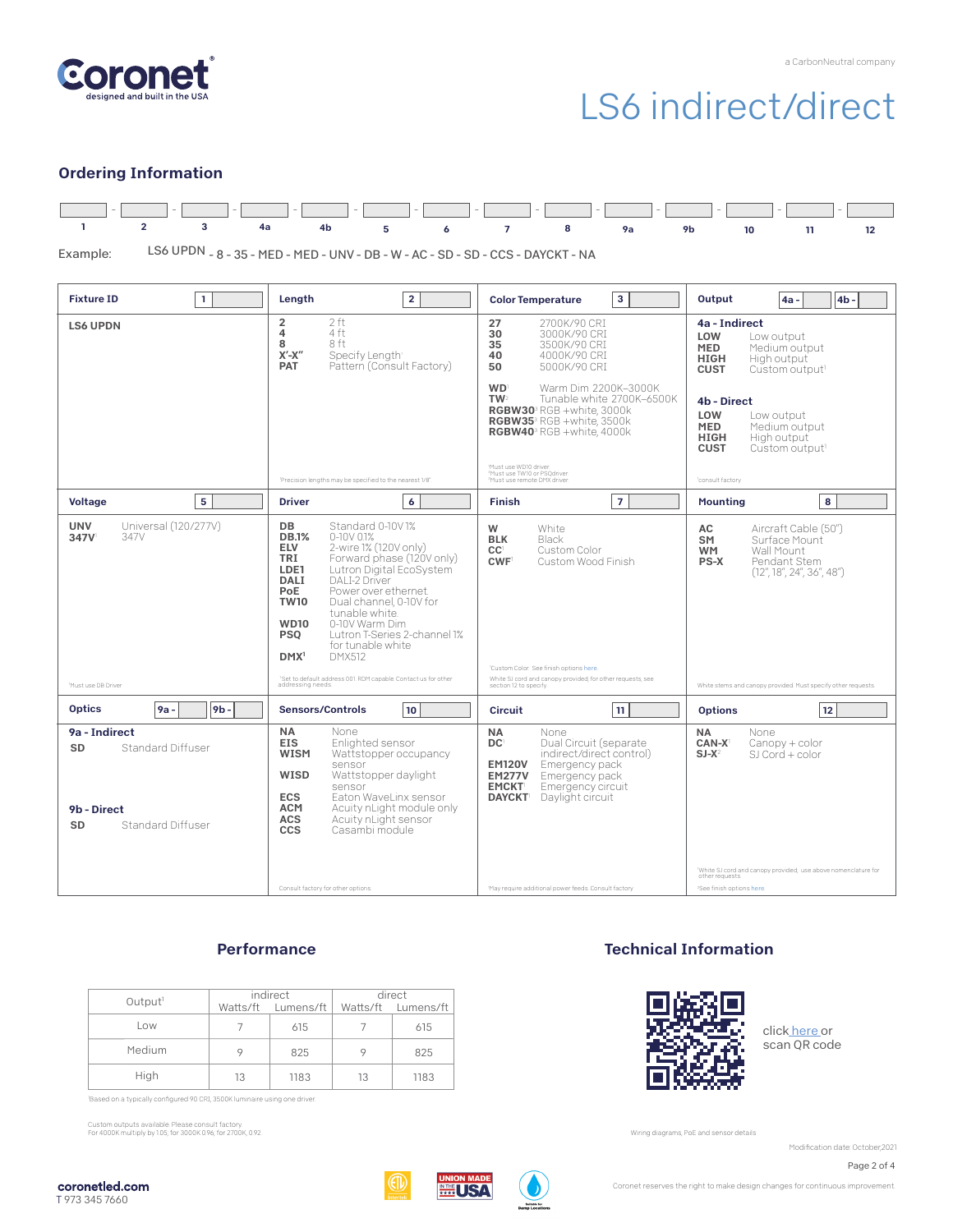

### Drivers & Electrical

Integral drivers\* with 0-10V Dimming standard. Several other driver options available; see ordering information.

\*DMX drivers are provided in remote enclosures.

#### Sensors & Controls

Sensors are installed on an aluminum plate adjacent to the luminaire lens1. Coronet remains agnostic in our approach to sensors and control systems; our fixtures are compatible with most systems offered.

1Not applicable to indirect only models. Consult factory.

#### Emergency Back-Up

For fixtures three-feet or longer, a 4W integral emergency driver may be wired to 4ft sections. 7W, 10W, and 12W drivers are also available (not all integral; consult factory). Emergency circuits for use with building generators are also available.

#### PoE (Power over Ethernet)

Compatible with virtually all PoE systems including Molex Coresync, Igor, Smartengine, Platformatics, and NuLED SPICEbox. Consult Factory for systems not listed, Se[e here](https://coronetled.com/warranty-technical-info/) for more info.

#### Finishes

All luminaires are finished in high quality polyester powder coating. Our standard color is white. Any RAL color may be specified.

#### Weight

7 lbs per foot

#### **Patterns**

Featuring illuminated welded corners and angles. Consult factory for custom designs and elevations

## LS6 indirect/direct

#### **Optics**

Extruded satin acrylic lenses provide excellent diffusion, high transmission, and no LED imaging.

#### Construction

Housings are extruded premium, recycled aluminum. Individual fixtures are available up to 12' long and may be specified as nominal or precision lengths. Precision lengths are supplied within 1/8" tolerance.

#### Joined Runs

Runs of any length may be specified and are comprised of multiple, factory-engineered, joined sections. Individually specified luminaires are not field joinable.



Representative joinery. For product specific details see installation guides or submittal drawings.



WI IS A